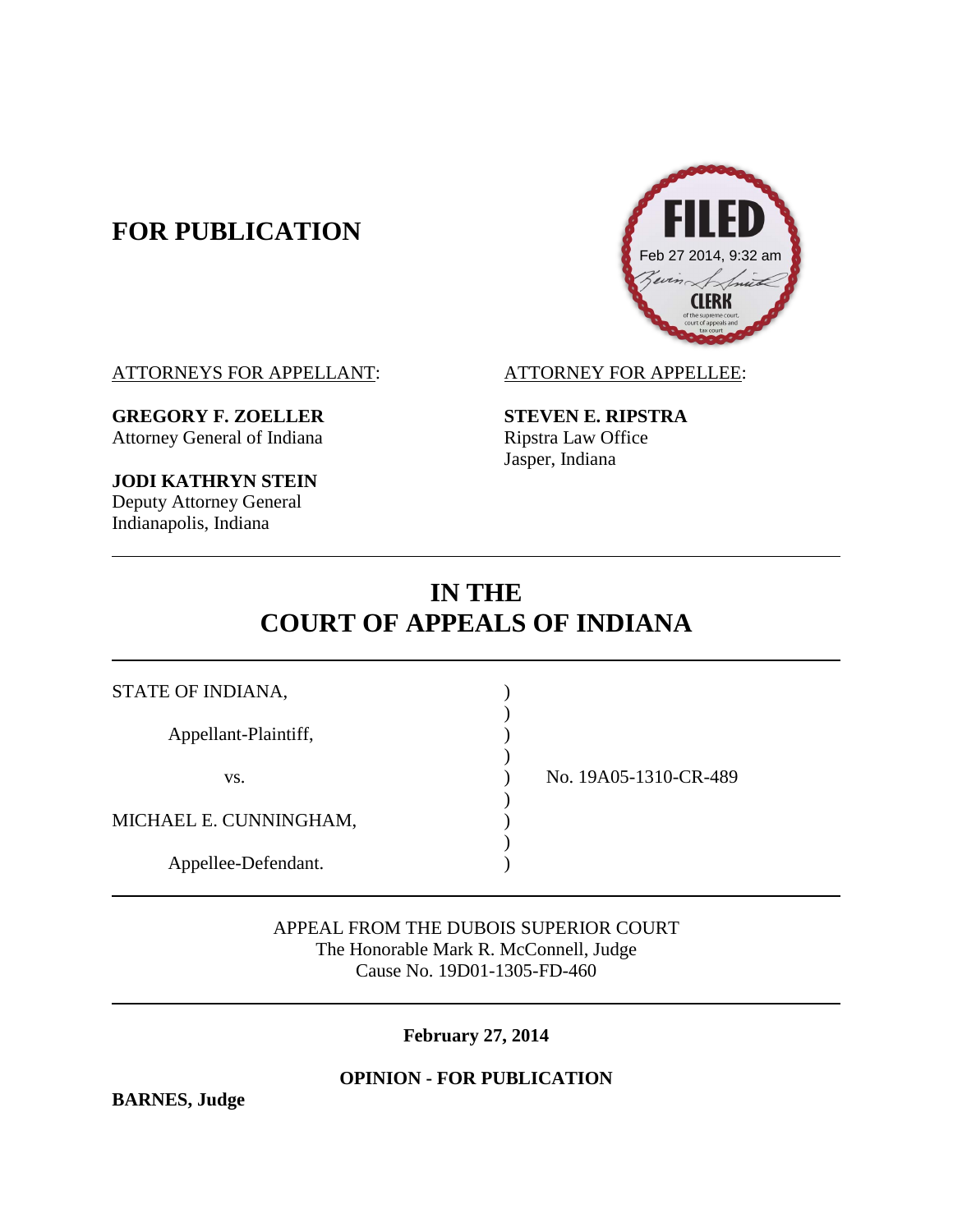#### **Case Summary**

The State appeals the trial court's granting of Michael Cunningham's motion to suppress marijuana and a marijuana pipe. We affirm.

#### **Issue**

The dispositive issue is whether Cunningham validly consented to a pat-down search that revealed the presence of marijuana on his person and further led to discovery of the pipe in his vehicle.

#### **Facts**

In the early morning hours of May 17, 2013, Officer Andrew Hammock of the Huntingburg Police Department pulled over a vehicle driven by Cunningham because one of the two tail lamps of Cunningham's vehicle was white, not red, because the red lens covering was missing. Another officer arrived on the scene soon thereafter to assist Officer Hammock. After Officer Hammock told Cunningham why he was pulled over, Cunningham expressed surprise and asked to get out of his vehicle to see the tail lamp for himself. Officer Hammock responded, "that was fine but I would pat him down for any weapons just for officer safety issue." Tr. p. 6. Cunningham answered "that was fine," got out of the vehicle, and subjected himself to a pat-down by Officer Hammock. Id. During the pat-down, Officer Hammock felt what he knew was a pill bottle and asked Cunningham what was inside of it. Cunningham told Officer Hammock that the bottle contained marijuana, took it out of his pocket, and gave it to Officer Hammock. Officer Hammock observed that the bottle contained a green leafy substance that smelled like marijuana. He then asked Cunningham "if there was anything else on his person that ...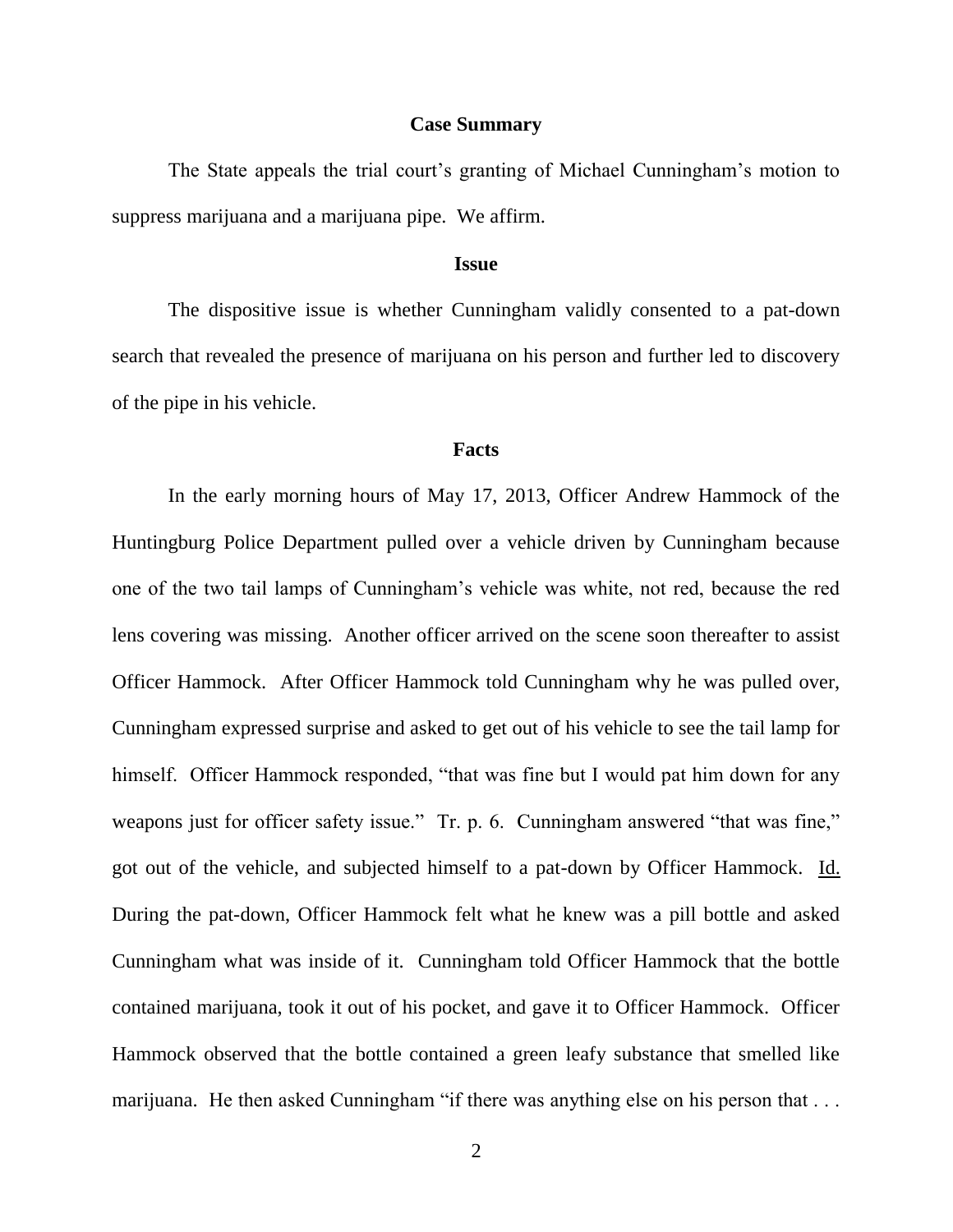I needed to be aware of," and Cunningham answered that he had a pipe in his vehicle. Id. at 7. Officer Hammock then gave Cunningham his Miranda warnings, Cunningham retrieved the pipe, and Officer Hammock placed him under arrest.

The State charged Cunningham with Class A misdemeanor possession of marijuana and Class A misdemeanor possession of paraphernalia. The State also filed notice to seek enhanced punishment for Cunningham based on prior convictions for both offenses. Cunningham filed a motion to suppress the marijuana and the pipe. The trial court held a hearing on the matter, at which Cunningham challenged both the legality of the initial stop and the ensuing pat-down search. The trial court granted Cunningham's motion to suppress on the basis that the initial stop was illegal. The State now appeals.

### **Analysis**

We generally review a trial court's ruling on a motion to suppress as a matter of sufficiency. State v. Shipman, 987 N.E.2d 1122, 1126 (Ind. Ct. App. 2013). We will neither reweigh evidence nor judge witness credibility. Id. "Our role is to determine whether the record discloses substantial evidence of probative value that supports the trial court's decision." Id. When appealing the granting of a motion to suppress, the State is challenging a negative judgment and must show that the trial court's ruling was contrary to law. Id. Also, although we give deference to a trial court's factual determinations, we review de novo its ultimate ruling regarding the constitutionality of a search or seizure. Belvedere v. State, 889 N.E.2d 286, 287 (Ind. 2008). Consistent with this standard, we will affirm a trial court's ruling on a motion to suppress if it is sustainable on any legal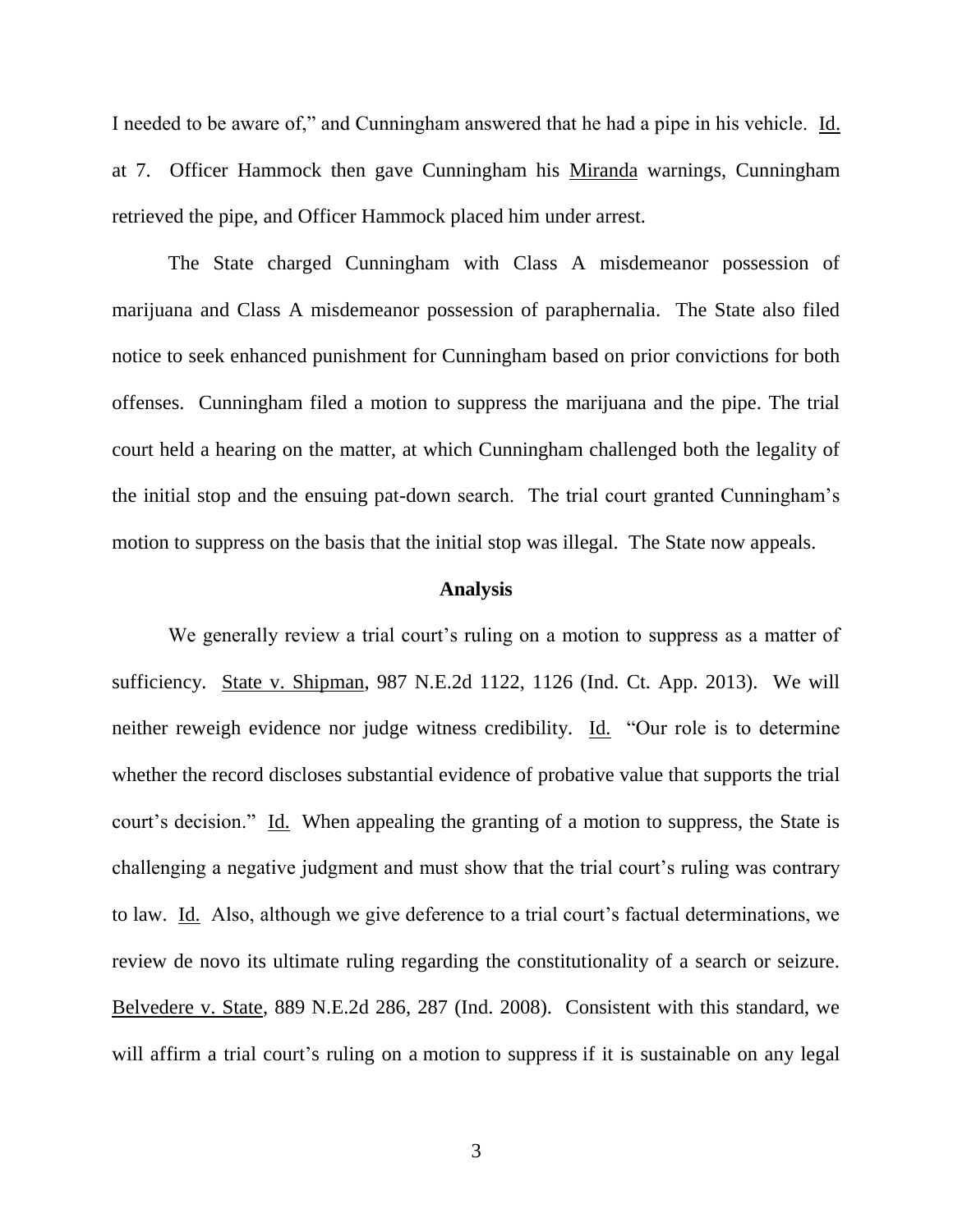theory supported by the record, even if the trial court did not use that theory. Gonser v. State, 843 N.E.2d 947, 949 (Ind. Ct. App. 2006).

A traffic stop is permissible under the Fourth Amendment to the United States Constitution when an officer has reasonable suspicion that a traffic law, or other law, has been violated. Sanders v. State, 989 N.E.2d 332, 335 (Ind. 2013). The trial court ruled that the stop of Cunningham's vehicle was not supported by any traffic infraction observed by Officer Hammock. The trial court relied upon Indiana Code Section 9-19-6- 4, which states in part:

(a) Except as otherwise provided in this section:

(1) a motor vehicle, trailer, semitrailer, and pole trailer; and

(2) any other vehicle that is drawn at the end of a train of vehicles;

must be equipped with at least one (1) tail lamp mounted on the rear that when lighted as required in this chapter, emits a red light plainly visible from a distance of five hundred (500) feet to the rear.

\* \* \* \* \*

(c) Excluding a truck-tractor semitrailer-semitrailer combination equipped with a B-train assembly (as defined in IC 9-13-2-13) governed by section 7 of this chapter, trucktractor, motorcycle, or motor-driven cycle:

(1) a motor vehicle, trailer, semitrailer, and pole trailer; and

(2) any other vehicle drawn at the end of a train of vehicles; that is registered in Indiana and manufactured or assembled after January 1, 1956, must be equipped with at least two (2) tail lamps mounted on the rear that, when lighted, complies with this section.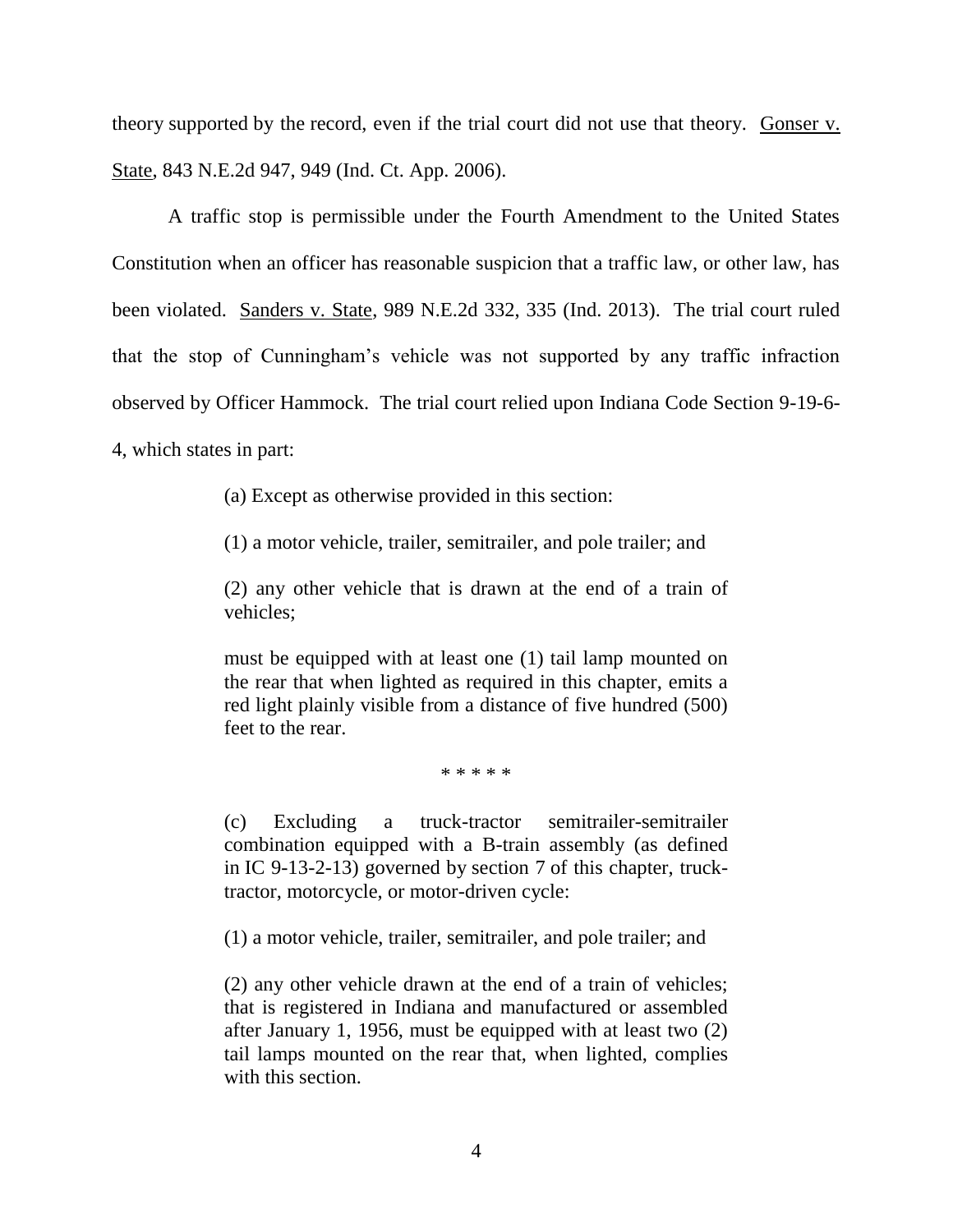The trial court construed this statute as requiring "only that a motor vehicle be equipped with at least one (1) tail lamp mounted on the rear that when lighted emits a red light plainly visible from a distance of five hundred (500) feet to the rear." App. p. 29. This construction of the statute apparently relies only upon subsection (a); however, subsection (c) applies to vehicles manufactured after January 1, 1956, such as Cunningham's vehicle undisputedly was, and requires two operating tail lamps. See Freeman v. State, 904 N.E.2d 340, 342-43 (Ind. Ct. App. 2009) (holding that Section 9- 19-6-4 requires vehicles to have two constantly illuminated tail lamps that emit red light, that a rear-mounted brake-only red light does not satisfy this requirement, and stop of vehicle was justified where one of vehicle's tail lamps was burned out).

We recently re-addressed Section 9-19-6-4 in Kroft v. State, 992 N.E.2d 818 (Ind. Ct. App. 2013). We again held that the statute required vehicles to have two operating tail lamps that emit a red light plainly visible from 500 feet. Kroft, 992 N.E.2d at 821. We also held that the defendant in that case had not violated the statute simply because the red lens of one of the tail lamps had a dime-sized hole in it that caused some white light to be emitted along with red light, stating, "[t]here is no requirement about 'only' red light being visible from a distance of 500 feet." Id. at 821-22. Here, by contrast, the red lens from one of Cunningham's tail lamps was completely missing, and it was emitting only white light and no red light. As such, Cunningham's vehicle was not in compliance with Section 9-19-6-4, and Officer Hammock was entitled to pull him over for that violation. See Freeman, 904 N.E.2d at 342-43.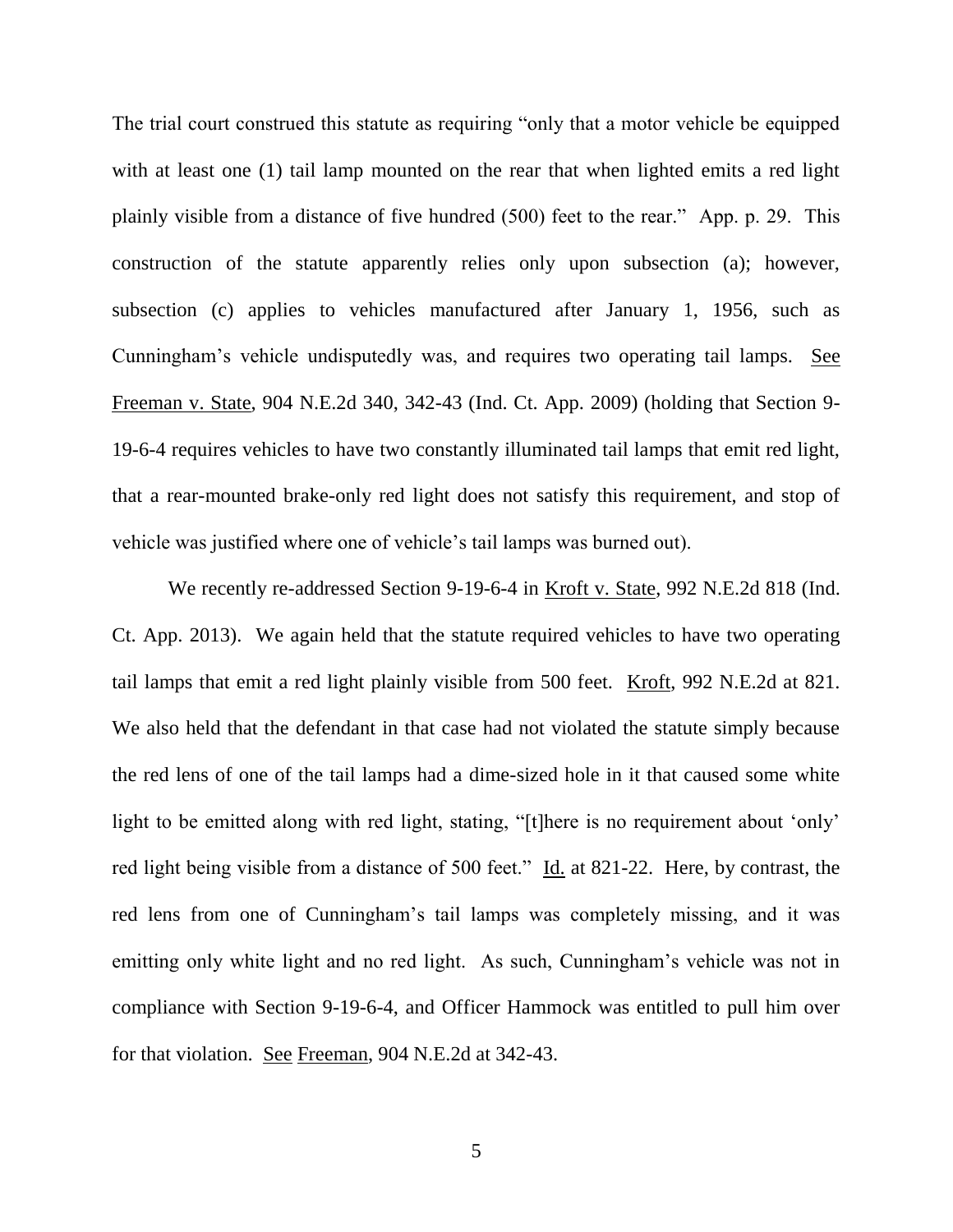Although the trial court erred in concluding that the stop of Cunningham's vehicle was illegal, we proceed to address the ensuing discovery of marijuana and the pipe during that stop, given that we must affirm a motion to suppress ruling if it is supported by any evidence in the record. See Gonser, 843 N.E.2d at 949. Among other alternative arguments, Cunningham claims that although he "consented" to being patted down by Officer Hammock after exiting the vehicle, such consent was "invalid" because it was merely "acquiescence to police actions and directions . . . ." Appellee's Br. p. 12. We agree with Cunningham on this point.

We first note that absent consent by Cunningham, Officer Hammock could not have legally conducted a pat-down search of Cunningham. Under the Fourth Amendment, in order to conduct a pat-down search of a person, an officer must have knowledge of facts that would warrant a reasonably prudent person in the same circumstances to believe that the officer was in danger. Hill v. State, 956 N.E.2d 174, 177 (Ind. Ct. App. 2011), trans. denied. Although an officer need not be absolutely certain that an individual is armed, there must be more than an "inchoate and unparticularized suspicion or 'hunch'" of possible danger. Terry v. Ohio, 392 U.S. 1, 27, 88 S. Ct. 1868, 1883 (1968). Specific to the situation faced by Officer Hammock, it is well-settled that police officers are not permitted to conduct pat-down searches of occupants of vehicles pulled over during a routine traffic stop unless there is reasonable suspicion to believe that the person to be subjected to the frisk is armed and dangerous. Arizona v. Johnson, 555 U.S. 323, 327, 129 S. Ct. 781, 784 (2009); see also Mitchell v. State, 745 N.E.2d 775, 781-82 (Ind. 2001). Although an officer may order an occupant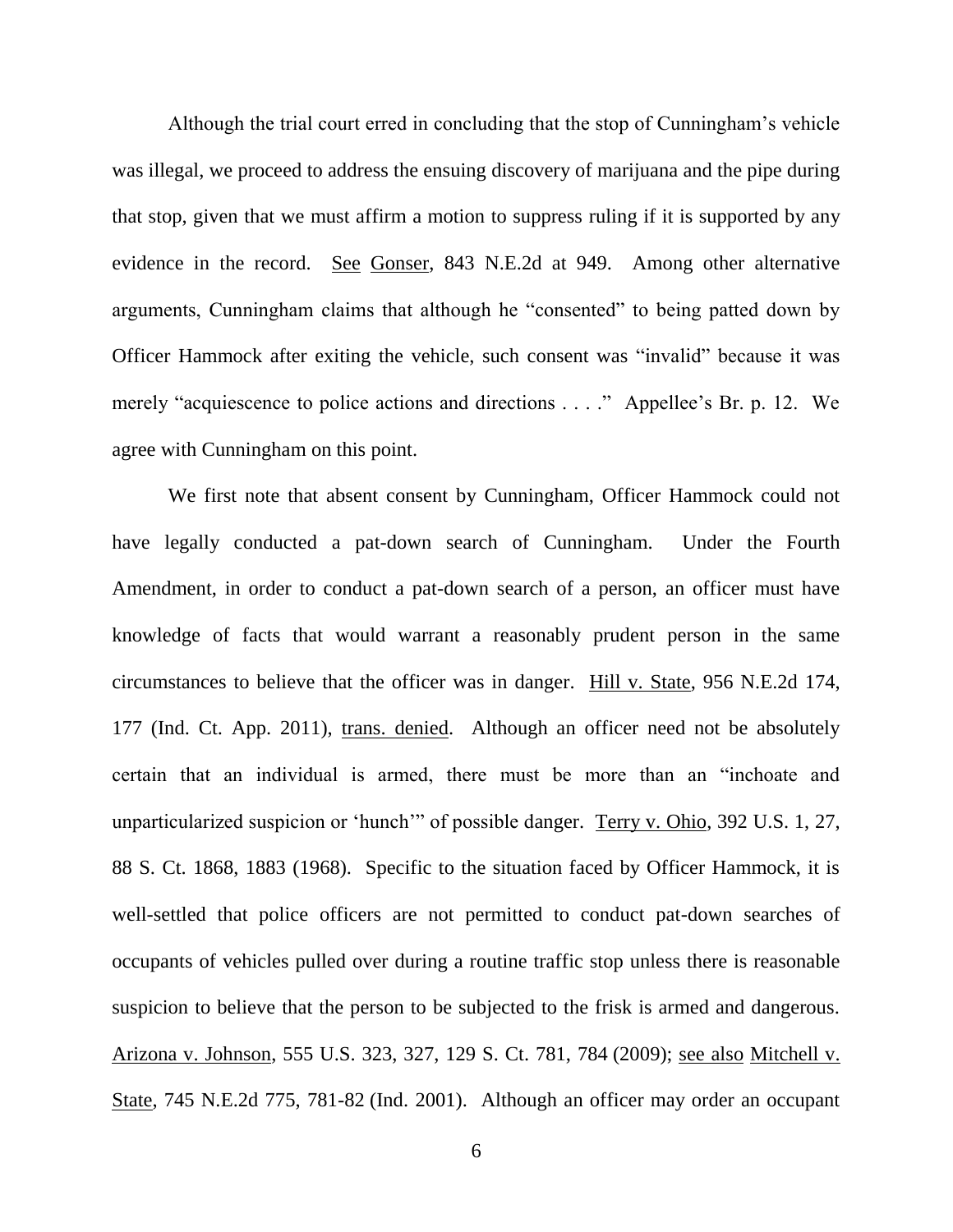out of the vehicle during a traffic stop as a matter of routine because of officer safety concerns, the additional, more intrusive step of a pat-down search is not automatically justified. See id.; Knowles v. Iowa, 525 U.S. 113, 117-18, 119 S. Ct. 484, 488 (1998); Mitchell, 745 N.E.2d at 781. Even if a person exits a vehicle during a traffic stop without the officer's prior permission, a pat-down search is not justified if the person is otherwise cooperative and does not make furtive or threatening movements. See Jett v. State, 716 N.E.2d 69, 70-71 (Ind. Ct. App. 1999). A generalized suspicion by an officer that "everyone can be armed" does not authorize a pat-down search. Id. at 71.

Here, there is no evidence of hostility, aggressiveness, furtive movements, or anything of that nature on Cunningham's part prior to the pat-down search, or at any time during the traffic stop for that matter. Cunningham was the only occupant of the vehicle, and another officer was on the scene backing up Officer Hammock when the pat-down occurred. Cunningham merely asked to see the broken-out tail lamp because he thought it was only cracked, not completely broken. There was nothing inherently threatening in that request, and Officer Hammock did not testify as to feeling threatened. Instead, he seems to have stated that he would pat down Cunningham if he left the vehicle out of a generalized concern for "officer safety" without any particular facts that would indicate such a concern. If Officer Hammock believed it was more dangerous for Cunningham to be outside of his vehicle than inside of it, he could have taken the less-invasive step of ordering him to stay inside. There was not sufficient reasonable suspicion that Cunningham was armed and dangerous that would support a pat-down search in the absence of Cunningham's consent.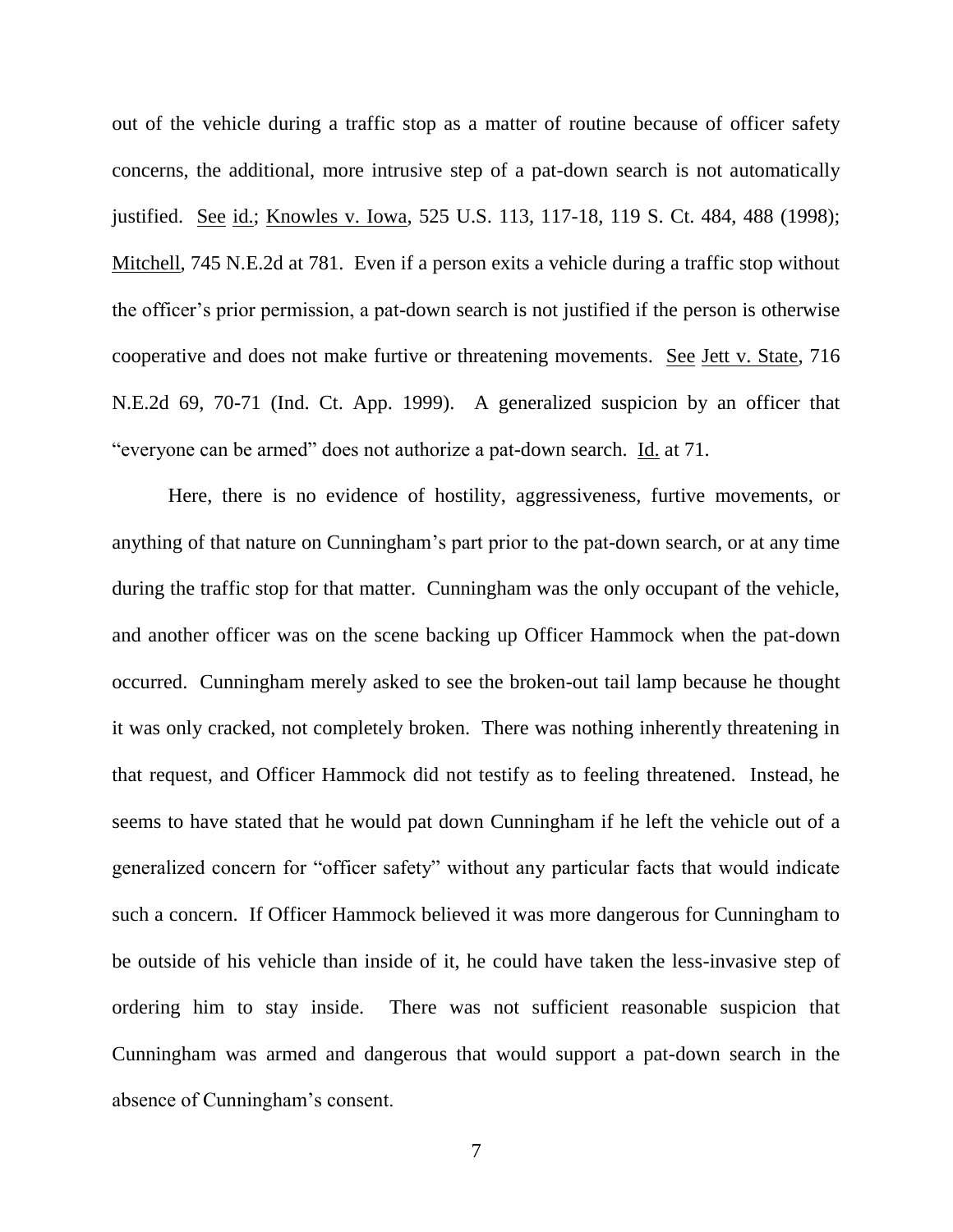Regarding consent, it is a well-established exception to the requirements of the Fourth Amendment. Thayer v. State, 904 N.E.2d 706, 711 (Ind. Ct. App. 2009). If the State relies upon consent to justify a warrantless search, it has the burden of proving that such consent was freely and voluntarily given. Nowling v. State, 955 N.E.2d 854, 862 (Ind. Ct. App. 2011), aff'd on r'hg, trans. denied. "A valid consent to search is an exception to the warrant requirement unless it is procured by fraud, duress, fear, or intimidation, or where it is 'merely a submission to the supremacy of the law.'" Id. (quoting Melton v. State, 705 N.E.2d 564, 567 (Ind. Ct. App. 1999)). We must consider the totality of the circumstances in determining whether consent was validly given for a search. Id. Consent to a search may be given either expressly or implicitly, by word or deed. Id. "Consent cannot be conclusively presumed from a verbal expression of assent unless the court determines, from the totality of the circumstances, that the verbal assent reflected an understanding, uncoerced, and unequivocal election to grant the officers a license which the person knows may be freely and effectively withheld." Hannoy v. State, 789 N.E.2d 977, 988 (Ind. Ct. App. 2003), aff'd on r'hg, trans. denied. Additionally, mere acquiescence to a "claim of lawful authority" to search by the police is not a valid consent; "'[t]he claim of such a right, though not expressly stated, is implicit when the police, instead of asking for permission to make the search, say they have come to search or that they are going to search." State v. Jorgensen, 526 N.E.2d 1004, 1007 (Ind. Ct. App. 1988) (quoting W. LaFave, Search & Seizure § 8, 2(a) at 179  $(2<sup>nd</sup> ed. 1987)).$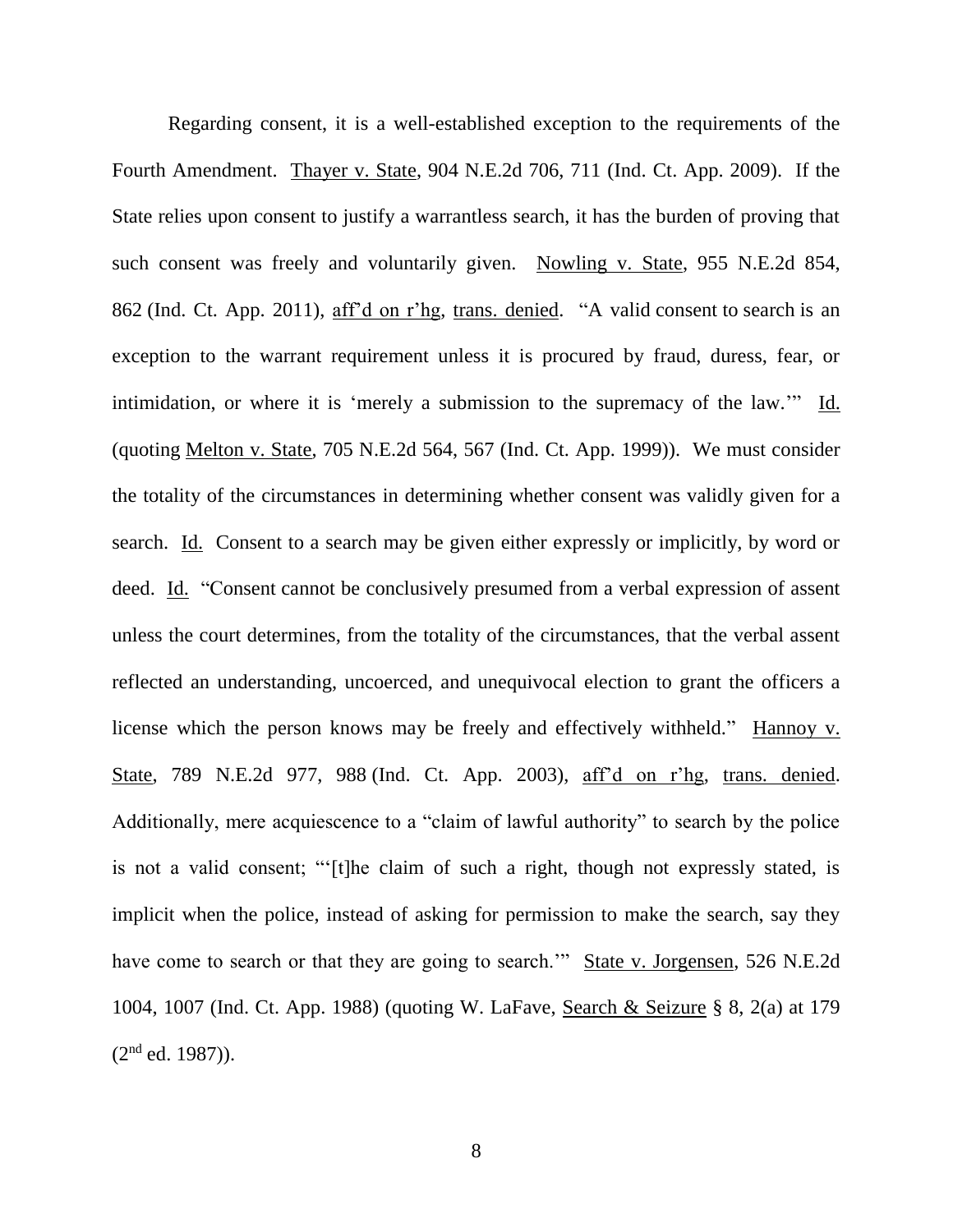We conclude that Officer Hammock clearly did not ask Cunningham for permission to conduct a pat-down search. Instead, Officer Hammock's testimony demonstrates that he gave an ultimatum to Cunningham: if he decided to exit the vehicle to inspect the tail lamp, "I would pat him down for any weapons just for officer safety issue." Tr. p. 6 (emphasis added). Phrased in this way, Cunningham had no choice but to submit to the pat-down when he exited the vehicle, despite the absence of reasonable suspicion that he was armed and dangerous. Cummingham's response to Officer Hammock, "That was fine," only represents Cunningham's mere acquiescence or submission to Officer Hammock's claimed right to conduct a pat-down search, even though the officer had no such right. Id. The State has failed to establish that Cunningham's purported consent to the pat-down was constitutionally valid. As such, we conclude that the discovery of the marijuana in the pill bottle during the illegal pat-down and the subsequent discovery of the pipe must be suppressed as fruits of the poisonous tree. See Hill, 956 N.E.2d at 179.

## **Conclusion**

Although Officer Hammock was entitled to pull Cunningham over for having only one red tail lamp, the ensuing pat-down search of Cunningham violated the Fourth Amendment and the resulting fruits of that search must be suppressed. We affirm the granting of the motion to suppress.

Affirmed.

ROBB, J., concurs.

BROWN, J., dissents with opinion.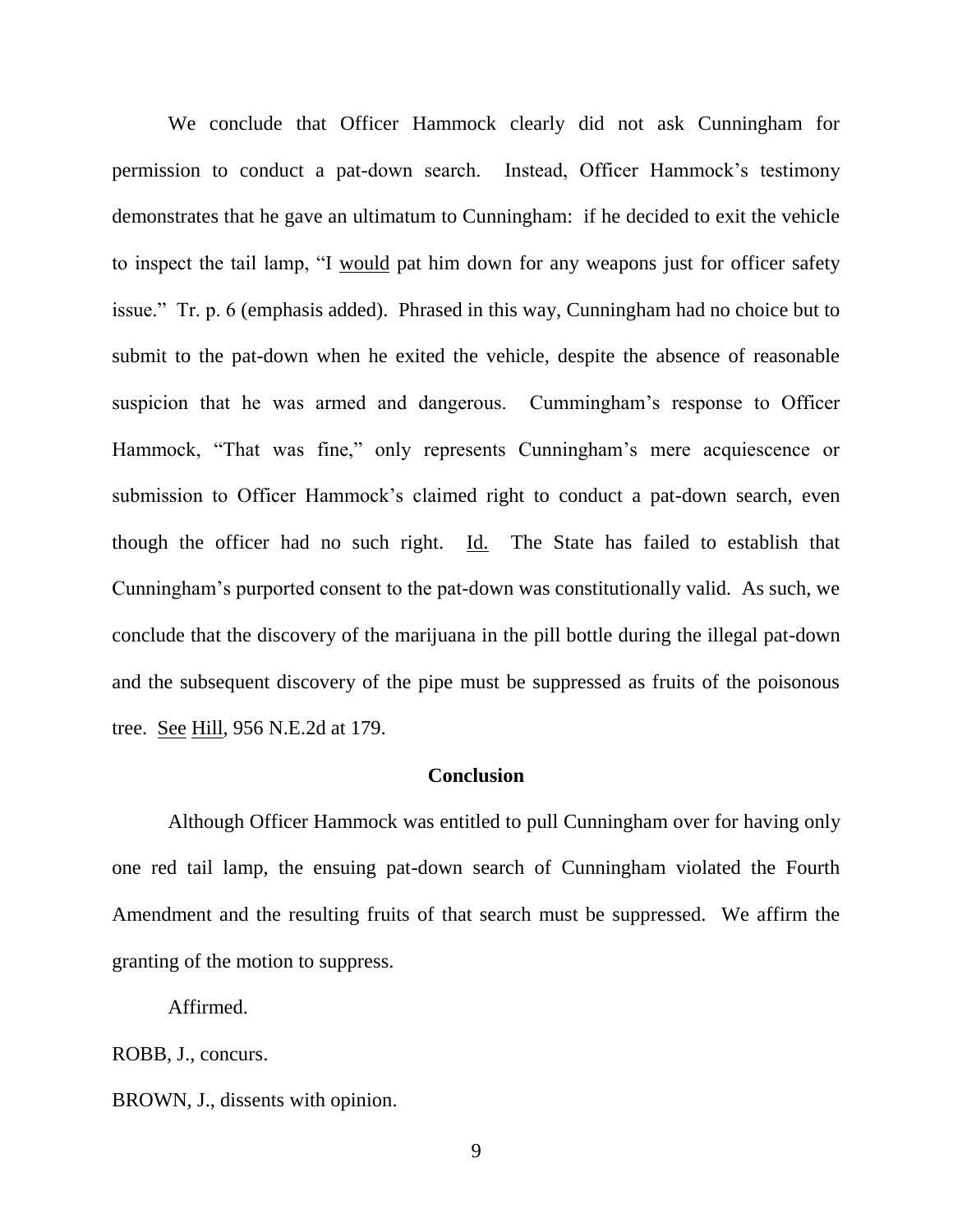# **IN THE COURT OF APPEALS OF INDIANA**

| STATE OF INDIANA,      |                       |
|------------------------|-----------------------|
| Appellant-Plaintiff,   |                       |
| VS.                    | No. 19A05-1310-CR-489 |
| MICHAEL E. CUNNINGHAM, |                       |
| Appellee-Defendant.    |                       |

## **BROWN, Judge, dissenting**

While I concur with the majority's conclusion that Officer Hammock was entitled to pull Cunningham over for having only one red tail lamp, I respectfully dissent from the conclusion that Cunningham's Fourth Amendment rights were violated when he was searched. The trial court based its decision entirely on its perceived illegality of the traffic stop and made no determination as to the validity of Cunningham's consent to a pat-down search. The majority concludes that "Cunningham had no choice but to submit to the pat-down when he exited the vehicle . . . ." *Supra* at 9. In my view, however, the circumstances did not necessitate that Cunningham exit his vehicle, and indeed he chose to do so with full knowledge that, if he exited the vehicle, it would result in a pat-down search. During a traffic stop, an officer may order a vehicle's occupant to remain in the